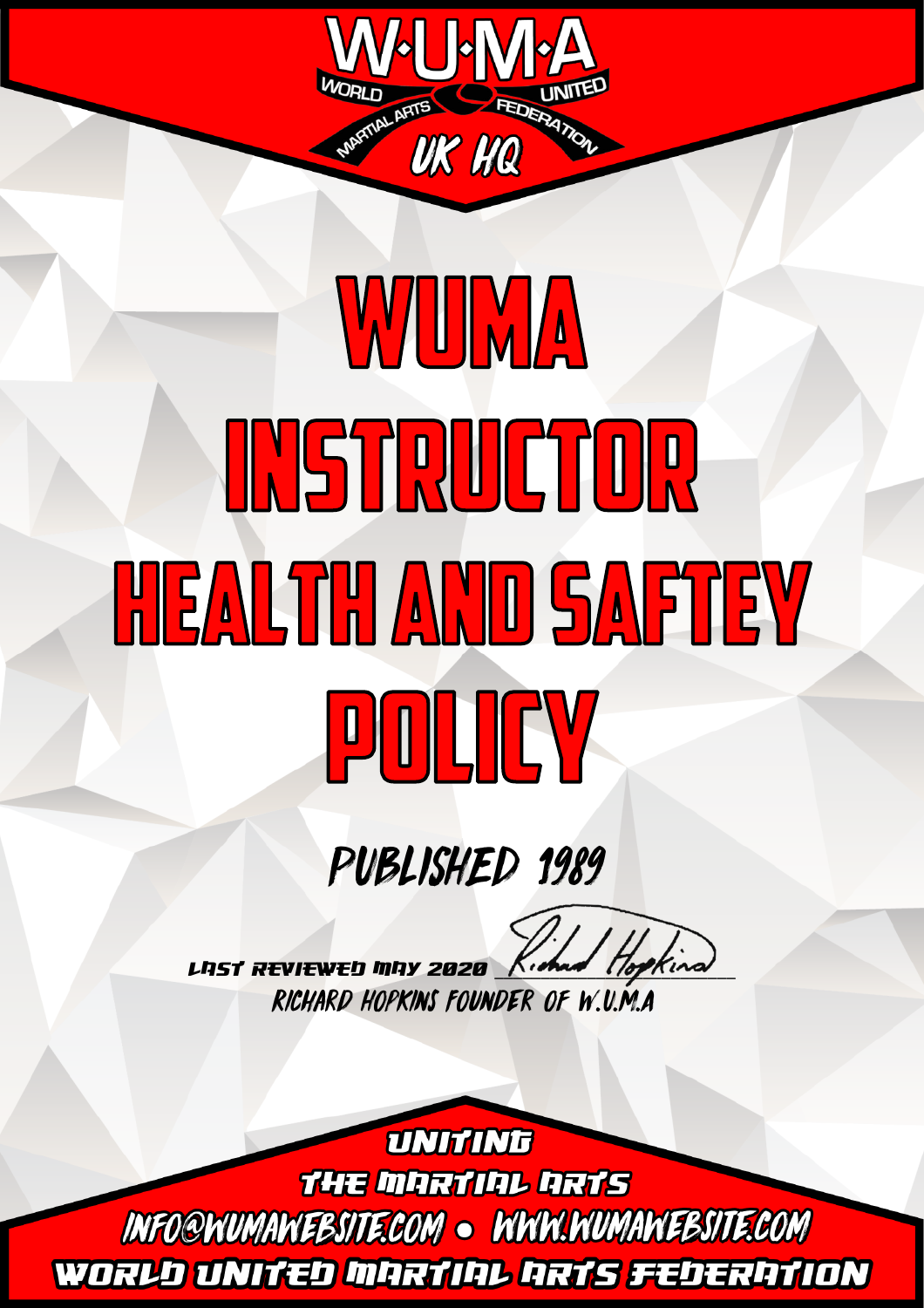

#### 1. Senior Instructor Responsibilities

1.1 The senior instructor person should:

(a) approve all elements of an activity involving martial arts;

(b) refer instructors to their responsibilities in managing this activity (refer to paragraphs 5.1 to 5.33); and

(c) approve the involvement of any instructor (refer to paragraphs 4.1)

1.2 The senior instructor may feel that it is appropriate to refer to the instructor qualifications in paragraphs 4.1 before addressing hazards and other sections.

#### 2. Risk Levels

2.1 Participation in martial arts involves high risk, therefore it is the job of the instructor to manage all hazards to prevent harm coming to any student.

#### 3. Hazards

3.1 The potential risk in martial arts lies in the predominant combat focus.

3.2 Hazards that may be encountered in this activity include:

- (a) equipment (e.g. mats);
- (b) surface;
- (c) body contact; and
- (d) insufficient space.

3.3 As part of the process of self-regulation, all persons engaging in the activity should identify and manage additional hazards not mentioned. However, the liability lies with the instructor.

#### 4. INSTRUCTOR QUALIFICATIONS

4.1 The instructor should be a registered teacher with competence (demonstrated ability to undertake the activity) in the teaching of the particular martial art and hold all the following:

(a) WUMA Instructor membership certificate

(b) WUMA evidence of cover Public Liability insurance certificate

- (c) WUMA instructor licence
- (d) WUMA teacher certificate
- (e) Level 2 instructor qualification
- (f) DBS check certificate
- (g) First Aid Certificate

**UNITING** THE MARTIAL ARTS

INFO@WUMAWEBSITE.COM • WWW.WUMAWEBSITE.COM WORLD UNITED MARTIAL ARTS FEDERATION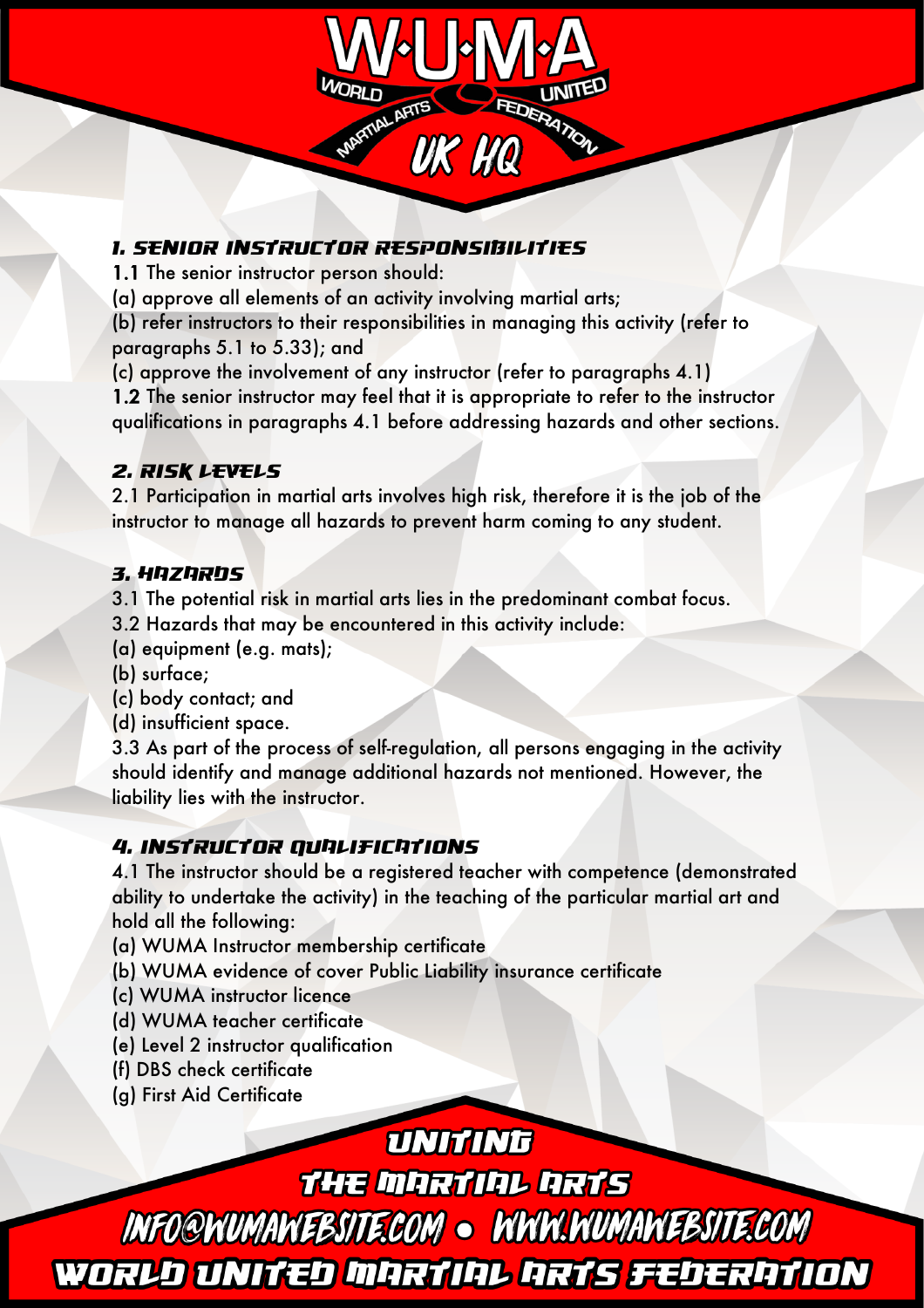

#### 5. Instructor Responsibilities

5.1 Instructors are responsible for managing a safe educational environment and ensuring that activities involving martial arts address safety issues and procedures. 5.2 Teachers should:

(a) recognise their own ability in this specific area; and

(b) assess the appropriateness of the activity to the students.

#### SDFFTY OF STUDENTS

5.3 Instructors should:

(a) determine the students' capabilities to engage in the activity;

(b) consider the severity or consequences of any injury that could be sustained through involvement in the activity;

(c) evaluate the curriculum relevance and educational outcomes and balance these against the hazards and inherent dangers of engaging in the activity.

5.4 Instructors should seek information from parents (or caregivers) and students of any condition (e.g. physical or medical) that may impair a student's capacity to engage safely in the activity. The teacher should investigate any reported condition before the student participates in the activity and take necessary precautions to ensure the safe participation of the student.

5.5 Instructors should ensure students:

(a) adhere to all safety instructions and directions given in relation to the activity and use of equipment;

(b) secure or remove any loose apparel, jewellery, spectacles and other ornaments that may cause injury to themselves and/or other participants; (c) secure long hair if it is likely to impair vision or become entangled in the equipment; and

(d) cut or tape long fingernails to prevent injury to any participants.

5.6 Students should not participate if they have injuries or conditions such as cuts, abrasions, rashes, boils or any contagious condition.

5.7 Students are to wear strong clothing.

5.8 Students' clothes are not to have zips, buttons or other hard features.

5.9 Students may need soft-soled shoes without buckles for working on some surfaces.

5.10 Sun safety strategies must be implemented to provide protection from the sun.

### **UNITING** THE MARTIAL ARTS

INFO@WUMAWEBSITE.COM • WWW.WUMAWEBSITE.COM WORLD UNITED MARTINL ARTS FEDERATION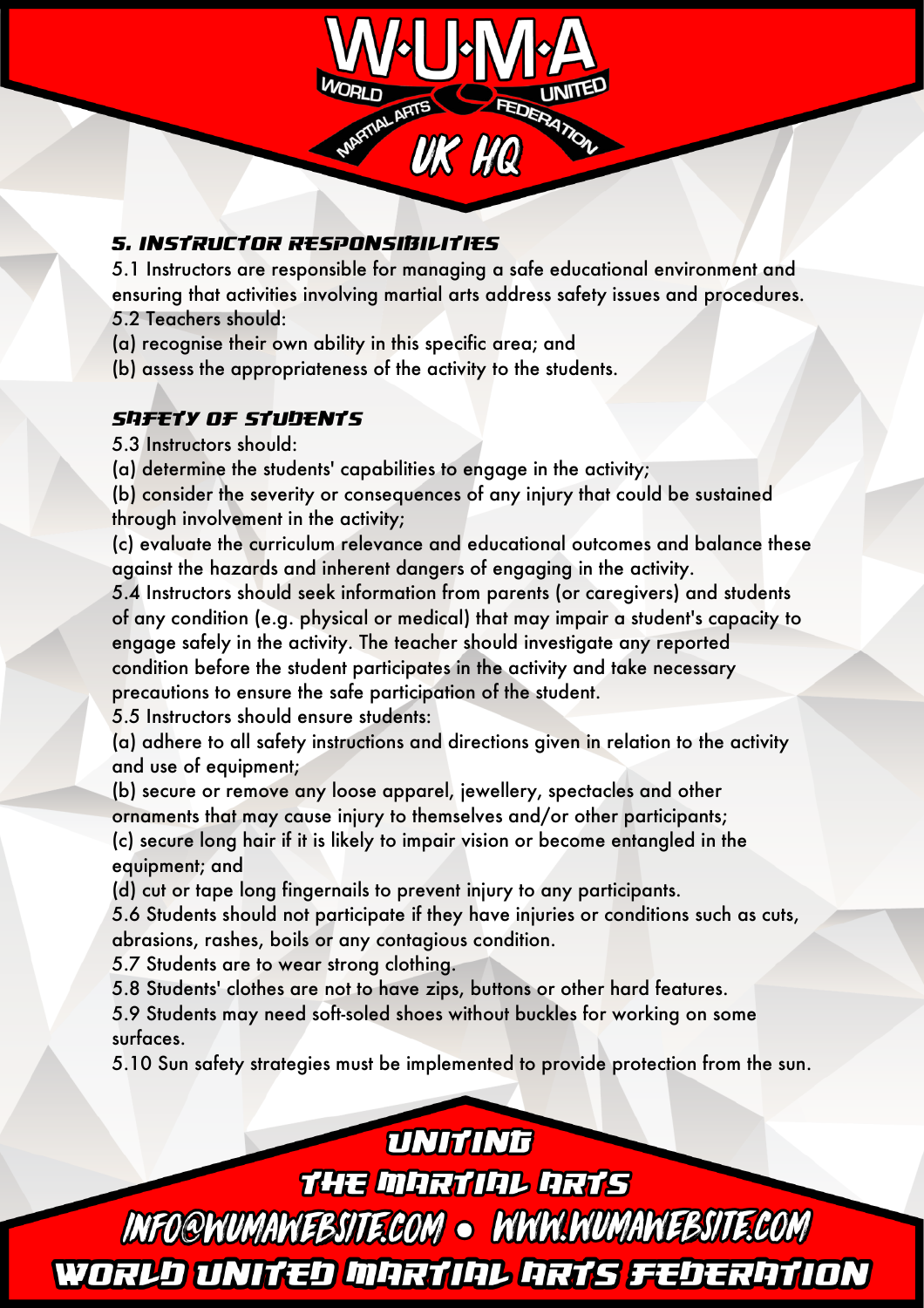5.11 Instructors should ensure that students understand the hazards and safety rules associated with this activity.

UK HQ

#### **SOCIAL JUSTICE**

5.12 Instructors need to investigate the options necessary for the optimum and safe participation of all students in the activity.

5.13 Students should have access to a range of educational opportunities which reflects the specific needs of the students and/or the diverse nature of the school community.

5.14 Instructors may need to adapt the activity or the environment to maximise the participation of all students.

#### **MANAGEMENT OF ACTIVITY**

5.15 The instructor should ensure that the activity includes:

- (a) appropriate warm-up and stretching activities;
- (b) progressive and sequential skill development;

(c) initial instruction in dangers of prohibited moves and of non-supervised practice;

(d) emphasis on good posture in performance of all techniques; and

(e) grouping or pairing of students according to ability.

5.16 Prolonged intense sessions should be avoided.

5.17 It is recommended that students do not hold postures for excessive periods.

5.18 Free sparring should not be permitted until students have reached a level of performance at which they have good control over body contact.

5.19 End of class cool down exercises should be implemented.

5.20 The rules for the activity and the equipment should:

(a) meet the special needs of individuals; and

(b) be appropriate to the maturity of the students.

5.21 Safety considerations should be continually reinforced throughout the activity.

#### LOCATION

5.22 The location should be appropriate for the activity.

5.23 The location should enable sufficient supervision to be maintained at all times.

THE MARTIAL ARTS

**UNITING** 

INFO@WUMAWEBSITE.COM • WWW.WUMAWEBSITE.COM WORLD UNITED MARTINL ARTS FEDERATION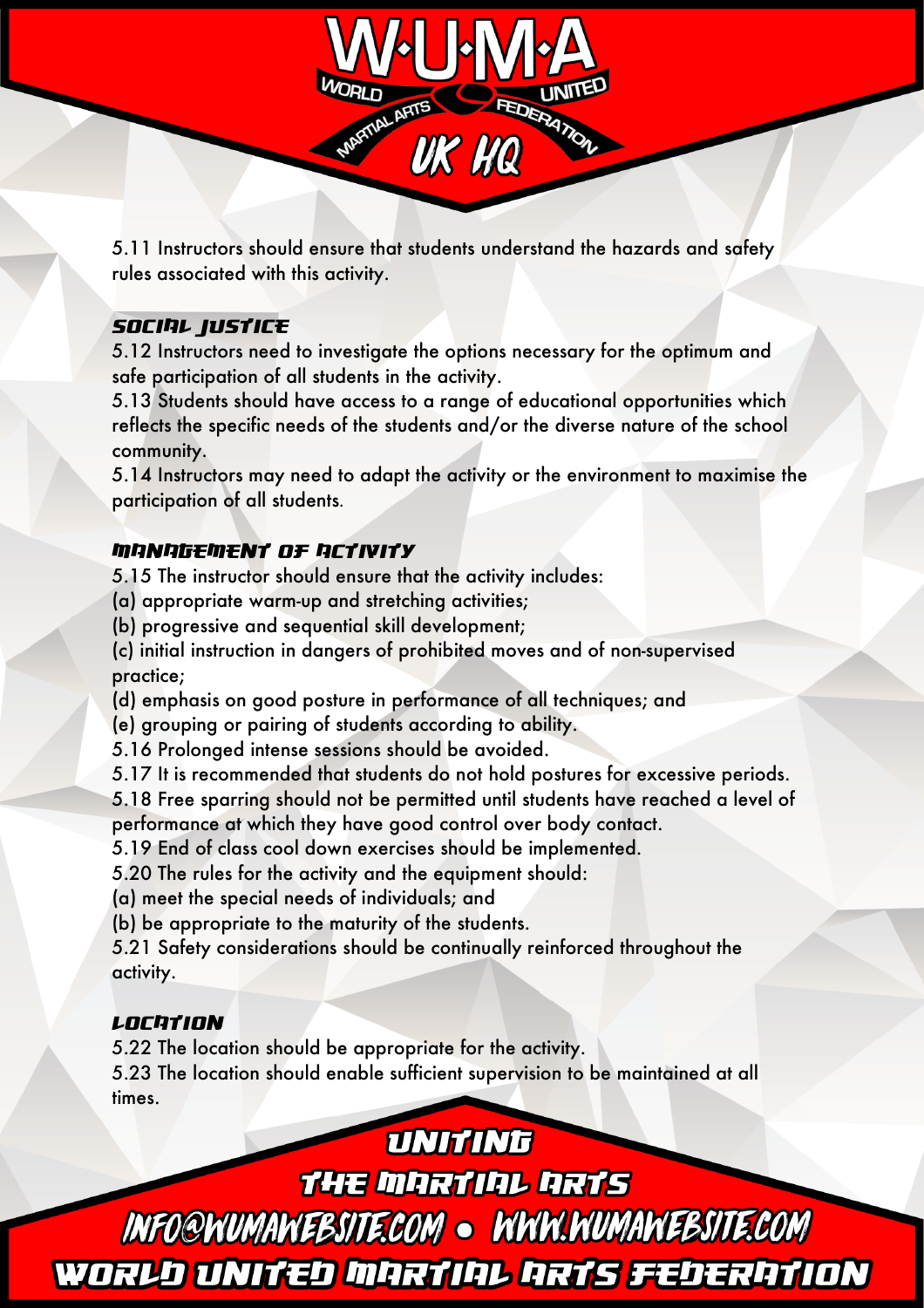This will vary depending on the maturity and responsibility of the students. 5.24 First aid equipment and consumable items appropriate to the activity should be readily available.

**UK HQ** 

**ALARTS** 

5.25 Activities should be sited away from walls, seats, beams or other objects. 5.26 The area should be suitably lit.

5.27 The surface should be smooth and even as most martial arts are practised in bare feet.

#### **EQUIPMENT**

5.28 The equipment should be appropriate for the activity.

5.29 An appropriate surface should be provided. When several mats are used to form a single surface, the mats should be secured together.

5.30 Mats should be kept clean by sweeping them before each session and cleaned with disinfectant each week.

5.31 Students sparring should wear protection for the Head, Teeth, Groin, Chest, Shin, Foot and Hand.

5.32 Equipment should be maintained, any damaged equipment must be replaced immediately.

5.33 Sparring to be managed in a non-aggressive manner with control and focus, injuries to be avoided at all times.

#### 6. Risk Control - Managing the Learning Environment

6.1 Appropriate safety rules should be established and adhered to.

6.2 The instructor should implement strategies for safe participation in martial arts activities.

6.3 The number of students in the space available should be considered so that students do not collide with one another in group practices.

6.4 Students should be instructed regarding the rules and safety procedures.

6.5 All relevant specific techniques should be demonstrated and explained. Students should be restricted to these techniques.

6.6 Notions of self-control and responsibility should be continually reinforced. 6.7 The surface should be free from dust, dirt and other objects which may be carried on the feet.

6.8 For techniques involving grappling, throws, take-downs & sweeps, a shockabsorbing surface must be used.

THE MARTIAL ARTS

**UNITING** 

INFO@WUMAWEBSITE.COM • WWW.WUMAWEBSITE.COM WORLD UNITED MARTINL ARTS FEDERATION